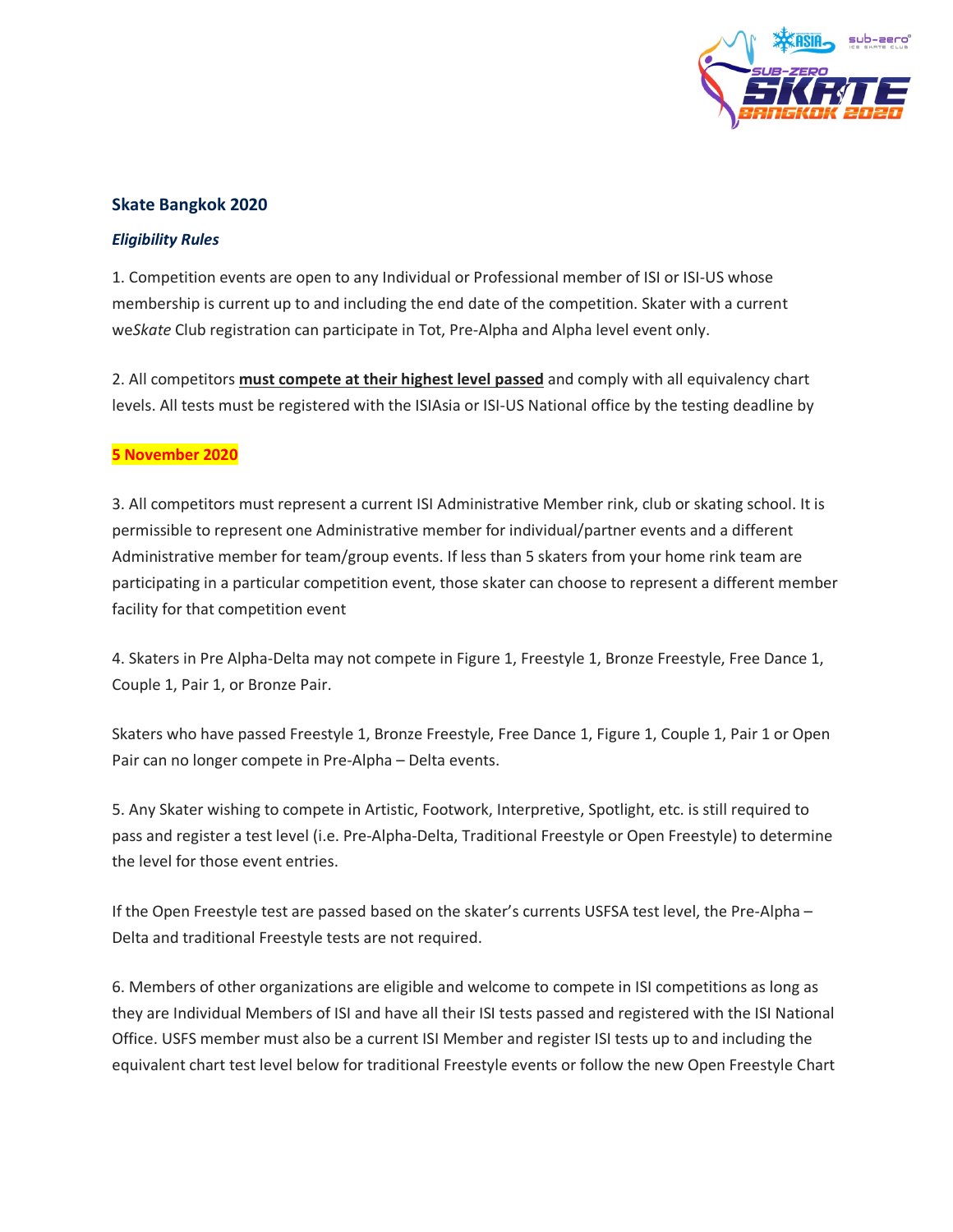equivalents. For requirements of the minimum ISI test Level on which USFS skater must compete, see chart below:

| <b>USFSA Skater who has passed</b> | May compete in ISI no lower than*** |
|------------------------------------|-------------------------------------|
| Pre Preliminary                    | Freestyle 3/ Open Bronze            |
| Preliminary                        | Freestyle 4/ Open Silver            |
| Pre-Juvenile                       | Freestyle 4/ Open Silver            |
| Juvenile                           | Freestyle 6/ Open Gold              |
| Intermediate                       | Freestyle 6/ Open Gold              |
| <b>Novice</b>                      | Freestyle 7/ Open Platinum          |
| Junior                             | Freestyle 8/ Open Platinum          |
| Senior                             | Freestyle 8/ Open Platinum          |
| <b>Adult Pre-Bronze</b>            | Freestyle 2/ Open Bronze            |
| <b>Adult Bronze</b>                | Freestyle 3/ Open Bronze            |
| <b>Adult Silver</b>                | Freestyle 4/ Open Silver            |
| <b>Adult Gold</b>                  | Freestyle 5/ Open Gold              |

*\*\* These are minimum requirements. Coaches should check the skaters' program content to decide the best level for crossover competition events.*

7. Skaters are expected **to compete at their true ability level** and **to uphold ethical standards**. All entry forms must be signed by a current ISI Professional member to verify the correct test level.

8. Females and males are separated in most technical events, but may be combined in Artistic, Dance, Figures, Footwork, Interpretive, Jump & Spin, Rhythmic, Solo Compulsories, Spotlight, Stroking, Surprise and team events.